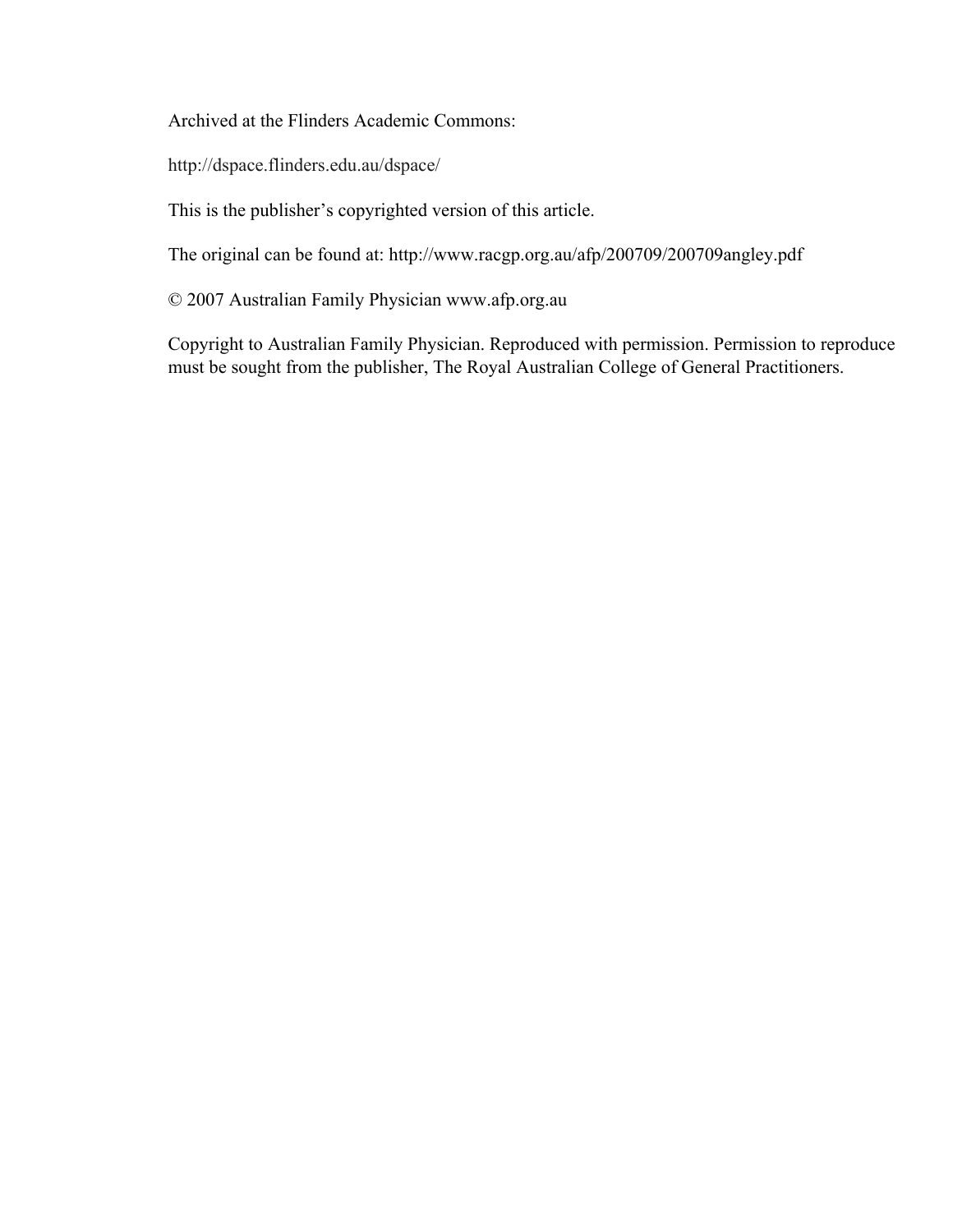# **Children and autism**

# Part 1 – recognition and pharmacological management

# **BACKGROUND**

Autism is a neurodevelopmental disorder characterised by complex aetiology, variable presentation and widely divergent outcomes. It is clear that an individual's intrinsic genetic susceptibility, health, nutritional status and environmental exposures all contribute to the aetiology of autism.

# **OBJECTIVE**

This article aims to assist the general practitioner in recognising and managing a child with an autistic disorder.

# **DISCUSSION**

Screening for autism by the GP can lead to referral for a formal diagnosis, enabling much needed support at an early stage of development, which can improve outcomes for the individual. Currently, evidence for psychotropic use and awareness of adverse effects in young people with autism is limited. Antipsychotic medications are increasingly used in people with autism and the importance of monitoring for adverse effects is paramount. Primary strategies for dealing with children with autism are understanding, environmental modification and behavioural interventions. Combined with these, pharmacological interventions may have benefits for children with autism with extreme or challenging behaviours.

# **Case study**

Megan presents distraught because her 2.5 year old son Blake has just been diagnosed with an autism spectrum disorder. About 6 months ago Blake had become extremely distressed in the surgery for no apparent reason. At the time, Megan expressed concern to you about Blake's development, particularly that he appeared to have 'lost language'. You remembered that at 18 months of age when you vaccinated Blake he was regularly and appropriately using single words and starting to combine words, but at the time of his second birthday he was rarely speaking. Furthermore, where he had previously been affectionate and engaging, he had become distant and difficult to engage. At the time you told Megan that Blake's changes may simply have been due to the birth of her second child when Blake was aged 20 months, but you wrote a referral to a paediatrician because you were concerned about Blake's deviation from his previous developmental path.

**The paediatrician was immediately concerned; he engaged a speech pathologist to start therapy** 

**with Blake and ordered a range of blood tests, an electroencephalogram (EEG), a magnetic resonance image (MRI) of the brain and referred him to the multidisciplinary team at the local autism association. Results of these investigations resulted in Blake receiving a diagnosis of autistic disorder (AD).** 

Although in some ways relieved to have a diagnosis and keen to commence an intervention program, Megan is clearly devastated. She is overwhelmed by the amount of information she has been given by health professionals and information discovered for herself on the internet. She asks you what causes autism and for your advice about managing autism with pharmacological, complementary medicines and dietary interventions.

# **What is autism?**

Autism is a life long, complex neurological developmental disorder. It typically develops during the first 3 years of life and is characterised by a triad of deficits in language/ communication, social skills and behavioural repertoire.1 In recent years, the definition and criteria for diagnosing

**CLINICAL PRACTICE** 

Management



# **Manya Angley**

BPharm, PhD, is Senior Lecturer, Quality Use of Medicines and Pharmacy Research Centre, Sansom Institute, School of Pharmacy and Medical Sciences, University of South Australia. manya.angley@unisa.edu.au

#### **Robyn Young**

BA(Hons), GDipPsych, PhD, is Director, Early Intervention Research Program for Children with Autism, School of Psychology, The Flinders University of South Australia.

#### **David Ellis**

BPharm, is Senior Specialist Pharmacist, Women's and Children's Hospital, Children, Youth and Women's Health Service, Adelaide, South Australia.

#### **Wilson Chan**

BPharm(Hons), is a graduate pharmacist, Sansom Institute,<br>School of Pharmacy and<br>Medical Sciences, University of<br>South Australia.

#### **Ross McKinnon**

BPharm(Hons), PhD, is Director, Sansom Institute, School of Pharmacy and Medical Sciences, University of South Australia.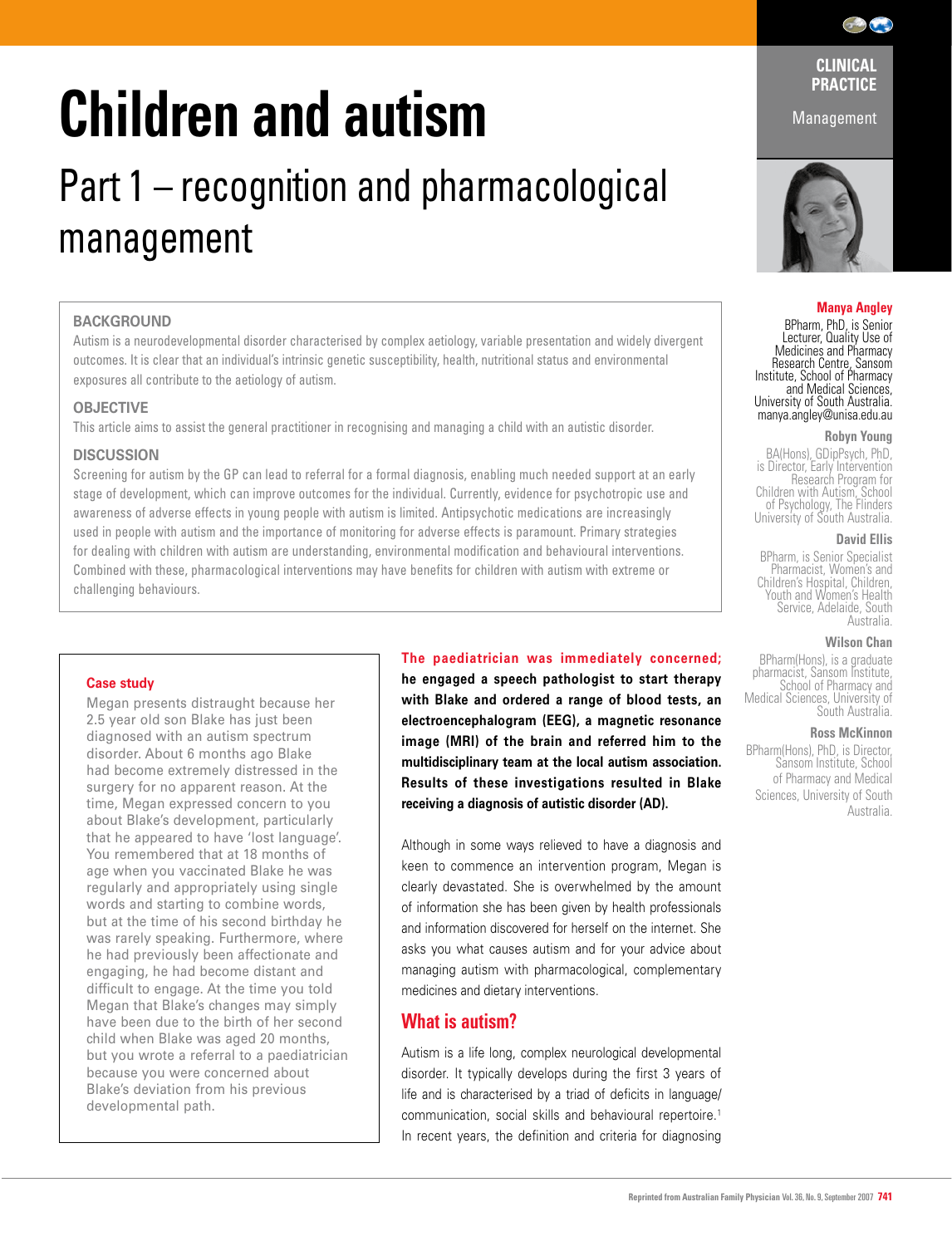autism has been revised and broadened to include milder and more common forms of the disorder.2 Autistic disorder (AD) is classified in the Diagnostic and Statistical Manual of Mental Disorders 4th edition (DSM-IV) as one of five related pervasive developmental disorders (PDDs).3 The remaining four PDDs are pervasive developmental disorder not otherwise specified (PDD-NOS), Asperger syndrome, childhood disintegrative disorder and Rett disorder.

 Clinical presentation varies between these distinct diagnoses, however all PDDs demonstrate the characteristic triad of core deficits. Approximately 75% of those with AD have concurrent intellectual disability.<sup>4</sup> Autistic spectrum disorder (ASD) is an umbrella term that is used to represent a broad heterogeneous disorder by collectively grouping AD, Asperger syndrome and PDD-NOS.2

# **Diagnosis of autistic disorder**

Diagnosis of AD typically occurs when a child is approximately 2–4 years of age. Diagnosis is subjective and based on a cluster of behaviours observed clinically as there is currently no laboratory test to diagnose autism. The DSM-IV outlines criteria for the diagnosis of AD and related PDDs.3

#### **Prevalence**

A review of epidemiological studies estimated the prevalence of AD to be 13 per 10 000 and the broader spectrum of PDD to be about 60–65 per 10 000.5 This is much higher than that reported by studies published between the mid 1960s and mid 1970s, which estimated that 4 per 10 000 of the population had AD. Autistic disorder is about four times more prevalent in boys and does not seem influenced by racial or ethnic status and occurs across the socioeconomic spectrum with similar frequencies.<sup>6</sup> Epidemiological findings have caused debates about a possible 'epidemic' of autism.7 However the apparent increase in prevalence may simply reflect a broadening of the concept of ASD, an increase in public awareness and more inclusive diagnostic criteria.

#### **Aetiology**

The exact cause of AD is unknown and it appears to have diverse aetiologies. Approximately 6–10% of affected children have a medical condition that might have lead to AD (eg. fragile X syndrome, tuberous sclerosis and neurofibromatosis) leaving 90% of cases to be idiopathic.<sup>5</sup> It appears that genetic predisposition plays a key role in the aetiology of autism although environmental influences are also implicated.4 Evidence for the key role genetics plays in autism stems from twin studies where it is reported that there is a 60 and 92% concordance for AD and ASD in monozygotic (identical) twins respectively versus 0 and 10% in dizygotic (nonidentical) twins respectively.8,9 The sibling recurrence rate is reported to be 3–7% and the heritability, approximately 90%.2 Numerous biochemical abnormalities are theorised to occur in autism including the impairment of sulfoxidation and sulfation leading to compromised liver detoxification ability, copper-zinc imbalance, oxidative stress and intestinal hyperpermeability which can result in exorphin (opioid) intoxication.10 There is also evidence to suggest the immune system plays a role in the aetiology of autism<sup>10</sup> and that autistic symptoms may be due to immune deficiency, autoimmunity or abnormal immunologic response to infections.11 There are many theories linking autism and immunisation, however there is no scientific evidence to support causality. Numerous epidemiological studies conducted around the world have discounted a connection between immunisation and the development of autism.12,13

# **Red flags for autism spectrum disorder**

As the general practitioner is often the first port of call in the health care system, it is important for GPs to be aware of the developmental red flags in young children that require further investigation if one or more are present. Red flags for autism and related disorders are outlined in *Table 1*.

# **Management**

Children with autism have the same health care needs as children without a disability and benefit from the same nutrition, health promotion and disease prevention activities. Nearly all children will gain varying degrees of benefit from intensive and early intervention, including educational and behavioural

therapy15,16 as well as rehabilitative therapies such as speech pathology, physiotherapy and occupational therapy. In addition, they may have health care needs specific to conditions that coexist such as epilepsy. This article, and an accompanying article in the next issue of *Australian Family Physician*, will concentrate on the pharmacological, dietary and complementary therapies used to mitigate the manifestations of autism. In order for GPs to support the child and their family it is crucial they know about behavioural/speech/ psychological therapies in autism, however such discussion is beyond the scope of these articles.

# **Conventional medications**

Some children may benefit from the use of pharmacological interventions. When deemed appropriate, medications should generally be initiated by a specialist such as a developmental paediatrician, child neurologist or child psychiatrist. However, GPs may be asked about pharmacological agents used to influence the behaviour of autism and should have an awareness of the potential benefits, limitations and adverse effects. Our understanding of the use of medications in autism is somewhat limited due to the dramatically varying signs and symptoms present in young children with autism, the lack of reliable instruments to measure the effects of medications, the dearth of double blind studies, and the short term duration of pharmacological trials. It has been reported that children with autism have quantitative abnormalities in serotonin, dopamine, opioid, and the gabba-aminobutyric acid neurotransmitter systems. Consequently, pharmacological interventions have included selective serotonin reuptake inhibitors (SSRIs), psychostimulants and antipsychotics. A range of antihistamines and anxiolytics have also been used. The distressing characteristics of the disorder, to both the individual and the parent/carer, make finding pharmacological treatments to reduce autistic symptoms and therefore improve quality of life, of utmost importance.17 The primary strategies that influence the behaviour of children with autism are understanding, environmental modification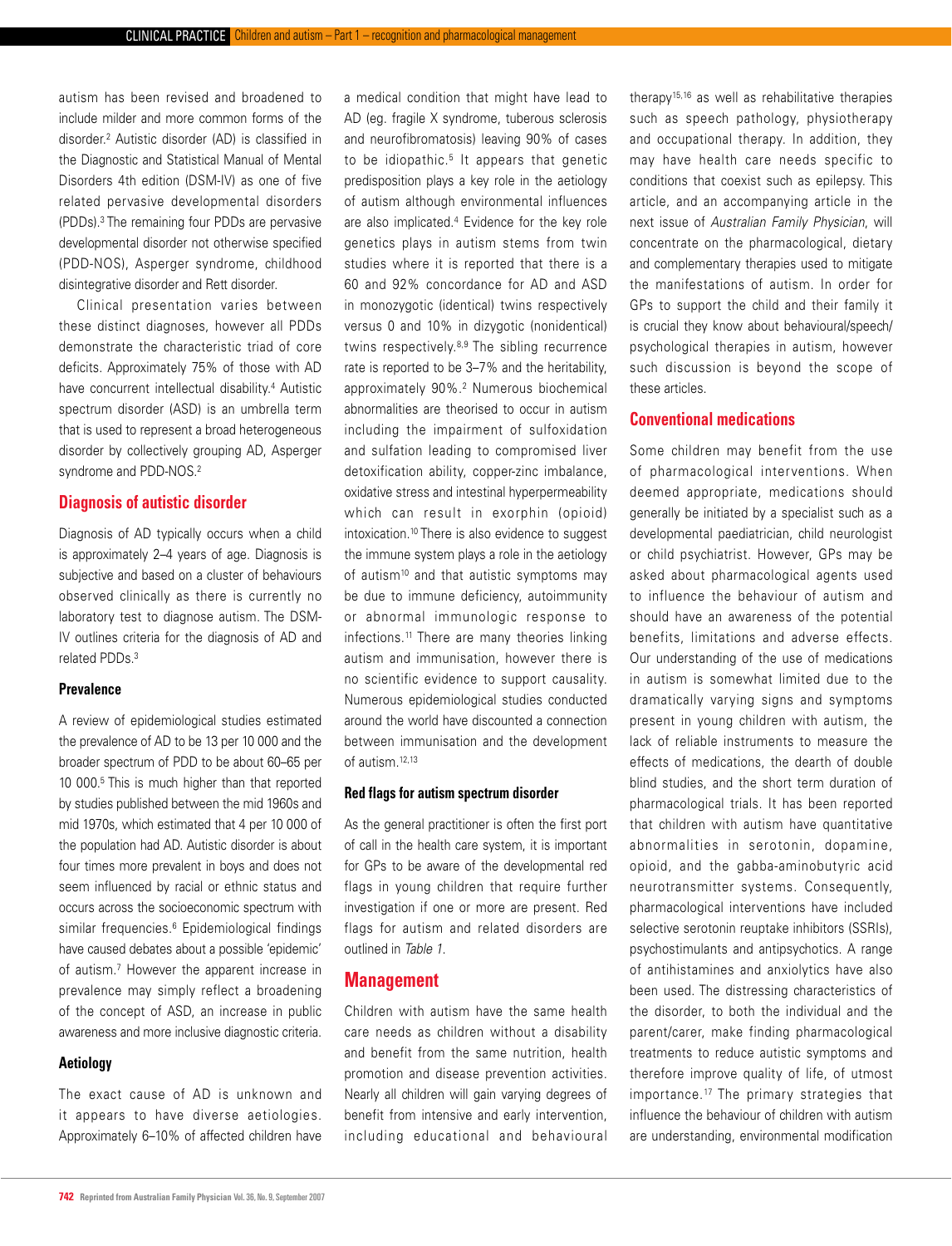#### Table 1. Red flags for autism and related disorders<sup>14</sup>

- A plateau or regression in development (particularly language or social skills) not typically associated with a regression in physical development
- Speech and language delay (ie. no single words by 2 years), or stereotypical use of language such as repetition or jargon
- A lack of, or reduced social eye contact
- Failure to orient to name
- Failure to 'cuddle in' or lift their arms up to be picked up by parent or caregiver
- Failure to point or use gestures such as showing to engage parent (or caregiver) to share an experience or an object of interest
- Lack of interactive and/or functional play that is child does not use toys as they should be used but focuses on a particular part of the toy
- Lack of interest in peers
- Unusual preoccupations; may be with parts of objects or interests such as trains or water
- Resistance to change
- Unusual body movements such as hand flapping or twisting, rocking, spinning, pacing, toe walking, unusual sensory interests (eg. over or under reacting to sound and pain, mouthing objects, feeling textures)

and behavioural interventions. However, combined with developmental, educational and behavioural therapies, medications can be helpful in the overall management of autism.<sup>18</sup>

 Young people with ASD may present with maladaptive behaviours such as aggression, tantrums and impulsivity, which may severely limit their social and developmental progress.<sup>19</sup>

#### **SSRIs and psychostimulant medications**

Children with autism may have significant symptoms of hyperactivity and inattention and may respond to psychostimulants. In one study, methylphenidate was efficacious in treating hyperactivity associated with PDDs, but the magnitude of response was less than that seen in typically developing children with attention deficit hyperactivity disorder (ADHD).<sup>20</sup> Children with autism can also display severe ritualistic and obsessive compulsive behaviours as well as anxiety and depression. Treatment of these symptoms with pharmacotherapy has not been well studied in ASDs. Limited information with SSRIs suggest adults may have a better response than children, and that children may have more troublesome adverse effects that require more cautious dosing strategies.21–23 The use of SSRIs in children and adolescents is topical because of their reported potential to increase suicidal thoughts and impulses in young people.24

#### **Antipsychotics**

The efficacy of antipsychotics in young people with ASD has been studied for over 20 years.<sup>25</sup> Anderson<sup>26, 27</sup> demonstrated the effectiveness of haloperidol in the treatment of behavioural disturbances in young people with ASD. Many conventional antipsychotics have approval for children with severe behavioural disorders but not specifically for use in autism (eg. haloperidol, chlorpromazine, trifluperazine, pericyazine). Furthermore, haloperidol and other associated conventional antipsychotics have a high tendency for extra pyramidal side effects which may include withdrawal and tardive dyskinesia, which reduces their acceptance and limits their use.<sup>25</sup>

 Recent research has focused on examining the effectiveness of atypical antipsychotics in treatment of behavioural difficulties that occur in children and adolescents with autism. Risperidone has been shown to be beneficial in children and adolescents with autism in whom destructive behaviours (eq. aggression, impulsivity and self injurious behaviours) are prominent.<sup>28</sup> Shea<sup>25</sup> was able to demonstrate the efficacy of risperidone in AD and other PDDs in reducing negative behaviours. However, most subjects had a diagnosis of autistic disorder (70%), therefore interpreting efficacy in the other forms of PDDs is limited.

In addition, risperidone has been demonstrated to be beneficial in young patients with AD in a 2 month double blind placebo controlled trial, followed by a 4 month open label continuation study.<sup>29</sup> Due to the short duration of trials with risperidone in ASD, it is important to be cognisant that its long term efficacy and safety is still largely unknown.<sup>25</sup>

 Risperidone is the only antipsychotic that has been approved by the Therapeutic Drugs Administration (TGA) for the treatment of behavioural disorders associated with autism in children and adolescents. The recommended daily doses are weight specified: 0.5–1.5 mg for weight <20 kg and 1.0–2.5 mg for weight >20 kg. Risperidone became available through the Pharmaceutical Benefits Scheme (PBS) for the management of symptoms of autism from 1 April 2007.

 In contrast, no other atypical antipsychotic is at present approved for the treatment of behavioural disorders in children. Currently, there are only a small number of open label published studies of other atypical antipsychotics, such as olanzapine and quetiapine, with some studies not demonstrating efficacy in paediatric patients with ASDs.<sup>25</sup> Newly marketed atypical antipsychotics such as aripiprazole warrant prescribing with extra caution due to inexperience with use in all populations.30

 Antipsychotics have the potential to cause many side effects including: weight gain, diabetes, dyslipidaemia and extra pyramidal side effects. Sedation is another adverse effect that can have a negative impact on cognition. Sedative effects may make a child easier to manage but this should never be exploited. Improved patient monitoring has the potential to result in earlier detection of side effects that could, without identification and intervention, result in impaired health of the patient. As antipsychotics have long term safety concerns it is important that monitoring for adverse effects and physical health is undertaken in young people prescribed antipsychotics.31 It is crucial that careful consideration be given to the risks versus the benefits when prescribing antipsychotics for children with autism.

 Given that psychostimulants, SSRIs and antipsychotics only address the symptoms of autism, and not its underlying causes, Levy